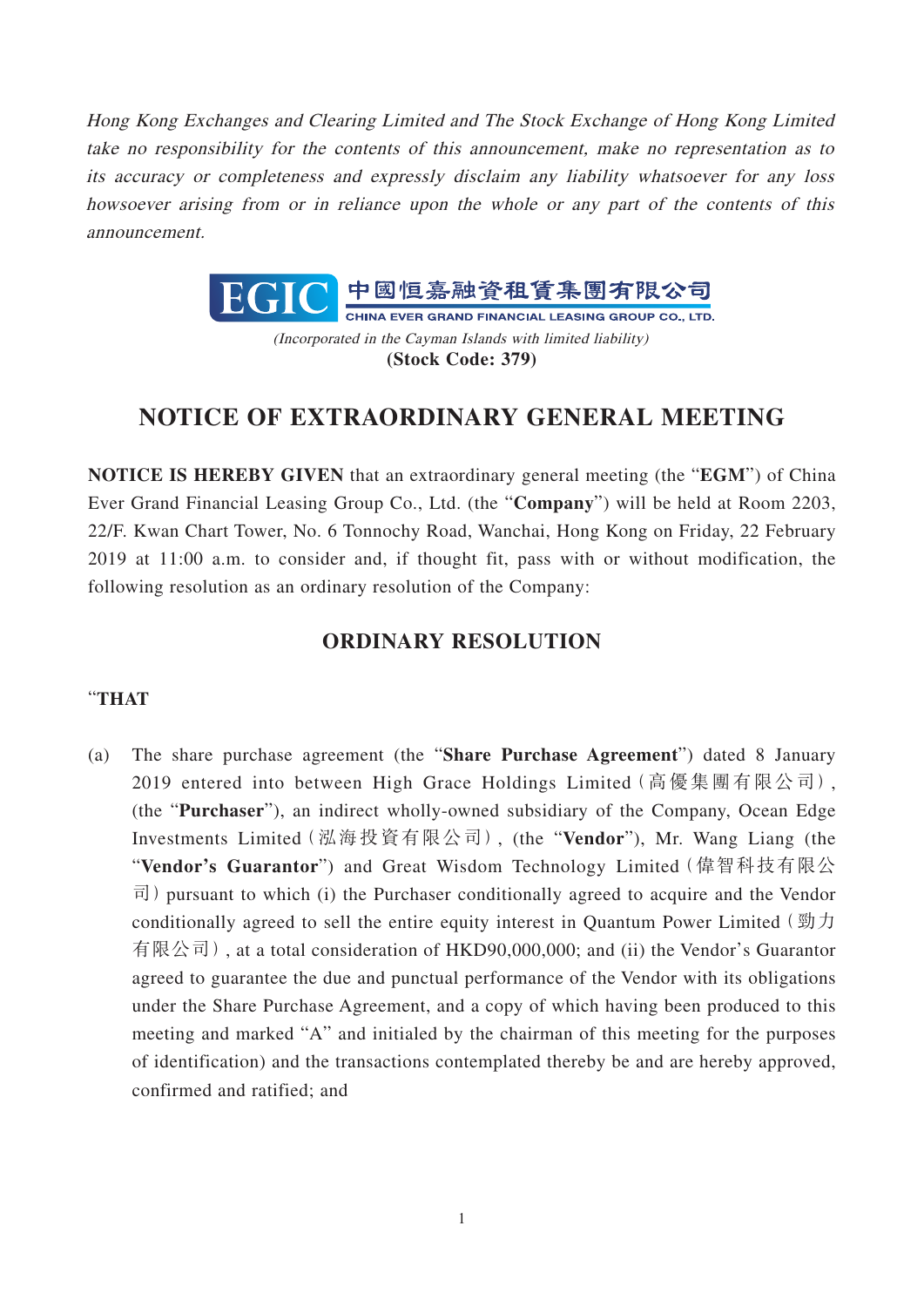(b) Any one or more directors of the Company be and are hereby authorised to do all such acts and things as they consider necessary and to sign and execute all such documents, and to take all such steps which in their opinion may be necessary, appropriate, desirable or expedient for the purpose of giving effect to the Share Purchase Agreement and completing the transactions contemplated thereby."

> By Order of the Board **China Ever Grand Financial Leasing Group Co., Ltd. Lai Ka Fai** Executive Director

Hong Kong, 1 February 2019

| Registered office:    | Head office and principal place of |
|-----------------------|------------------------------------|
| Cricket Square        | business in Hong Kong:             |
| Hutchins Drive        | Room 2203, 22/F.                   |
| P.O. Box 2681         | Kwan Chart Tower                   |
| Grand Cayman KY1-1111 | No. 6 Tonnochy Road                |
| Cayman Islands        | Wanchai, Hong Kong                 |

Notes:

- 1. Any member of the Company entitled to attend and vote at a meeting of the Company shall be entitled to appoint another person as his proxy to attend and vote instead of him. A member of the Company who is the holder of two or more shares may appoint more than one proxy to represent him and vote on his behalf at a general meeting of the Company or at a class meeting. A proxy need not be a member of the Company. In addition, a proxy or proxies representing either a member of the Company who is an individual or a member of the Company which is a corporation is entitled to exercise the same powers on behalf of the member of the Company which he or they represent as such member of the Company could exercise.
- 2. The instrument appointing a proxy shall be in writing under the hand of the appointor or of his attorney duly authorised in writing or, if the appointor is a corporation, either under its seal or under the hand of an officer, attorney or other person authorised to sign the same. In the case of an instrument of proxy purporting to be signed on behalf of a corporation by an officer thereof it shall be assumed, unless the contrary appears, that such officer was duly authorised to sign such instrument of proxy on behalf of the corporation without further evidence of the fact.